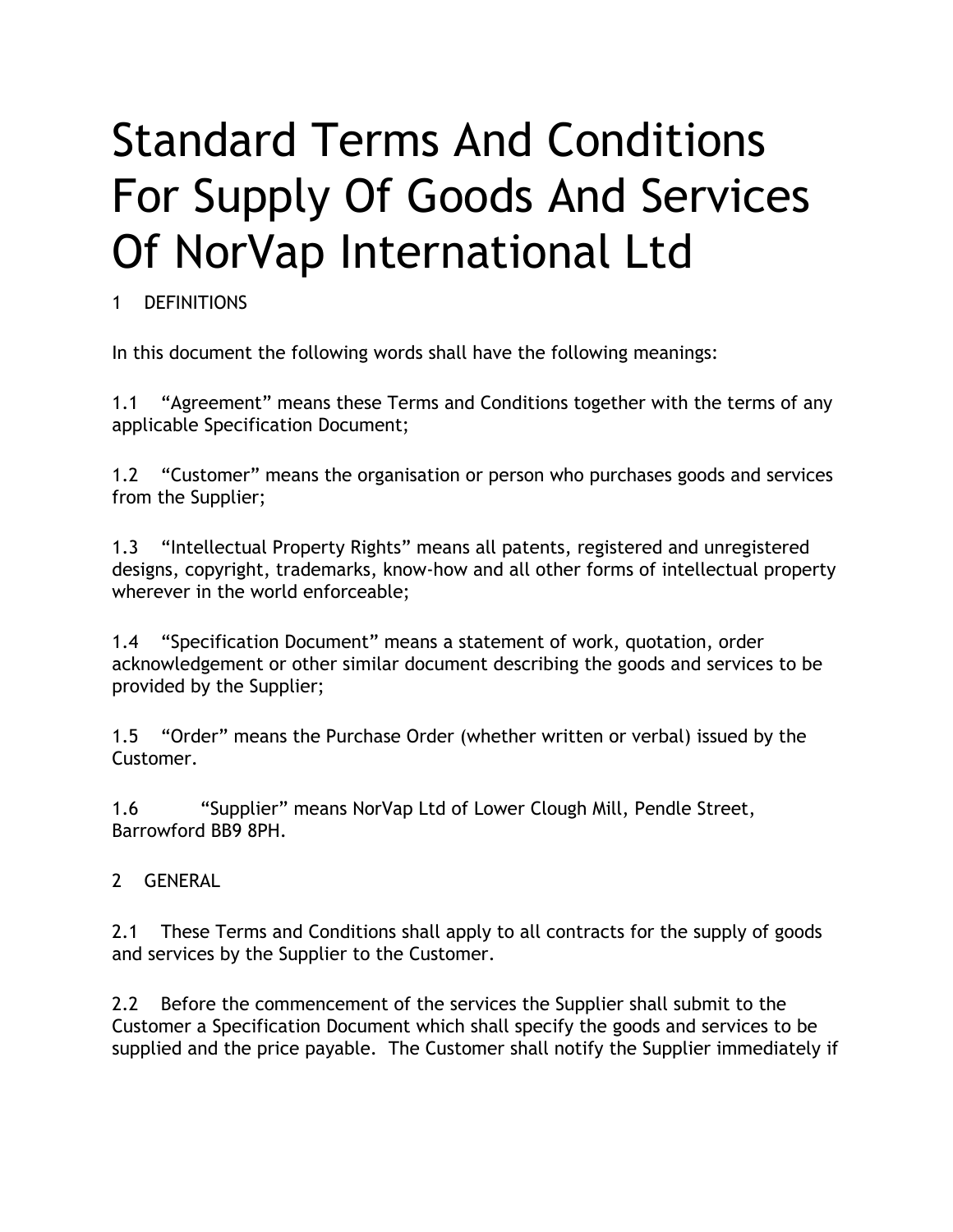the Customer does not agree with the contents of the Specification Document. All Specification Documents shall be subject to these Terms and Conditions.

2.3 The Supplier shall use all reasonable endeavours to complete the services within estimated time frames, but time shall not be of the essence in the performance of any services.

2.4 All Specification Documents issued by the Supplier are valid for a period of 30 days from the date of issue, after which any term therein, is subject to change without notice.

2.5 Orders once placed can only be cancelled with the written consent of the Supplier and then only on payment of recoverable compensation for all completed work, work in progress and related special materials, engineering, general and admin costs, subcontract or cancellation charges and normal profits. No product may be returned for credit or adjustment without prior written agreement.

2.6 Unless expressly agreed in writing all goods are sold subject to the following conditions to the exclusion of any conditions of the Customer.

#### 3 PRICE AND PAYMENT

3.1 The price for the supply of goods and services are as set out in the Specification Document. The Supplier shall invoice the Customer Nett Monthly 30 Days and for reasonable out-of-pocket expenses incurred in providing those services.

3.2 Unless otherwise stated, prices are exclusive of VAT and will exclude carriage and packing which will be shown separately.

3.3 Invoiced amounts shall be due and payable within 30 days of receipt of invoice. The Supplier shall be entitled to charge interest on overdue invoices from the date when payment becomes due from day to day the date of payment at a rate of 5.00% per annum above the base rate of the Bank of England. In the event that the Customer's procedures require that an invoice be submitted against a purchase order to payment, the Customer shall be responsible for issuing such purchase order before the goods and services are supplied.

#### 4 SPECIFICATION OF THE GOODS

All goods shall be required only to conform to the specification in the Specification Document. For the avoidance of doubt no description, specification or illustration contained in any product pamphlet or other sales or marketing literature of the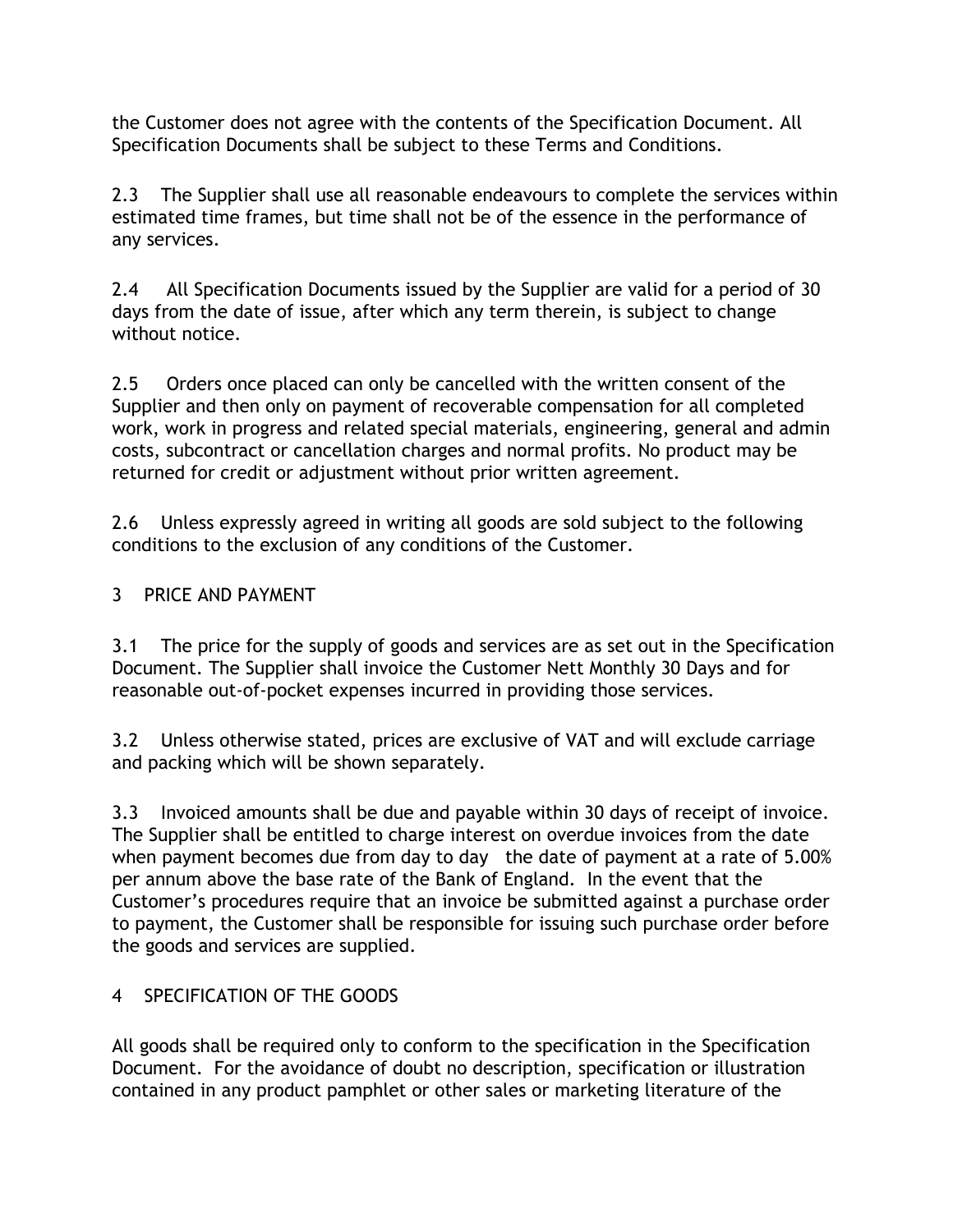Supplier and no representation written or oral, correspondence or statement shall form part of the contract.

# 5 DELIVERY

5.1 The date of delivery specified by the Supplier is an estimate only. Time for delivery shall not be of the essence of the contract and the Supplier shall not be liable for any loss, costs, damages, charges or expenses caused directly or indirectly by any delay in the delivery of the goods.

5.2 All risk in the goods shall pass to the Customer upon delivery.

5.3 Failure to deliver at the time stated will not be sufficient cause for cancellation and the Supplier will not be liable for any losses, costs, damages or expenses consequential or otherwise suffered by the Customer.

5.4 Where delivery is made in instalments, delay in delivering one or more instalments shall not entitle the Customer to refuse to accept any remaining instalments

6 TITLE and RISK

6.1 For the purposes of this clause 6, "Goods" shall mean the goods (or any part of them) set out in the Specification Document.

6.2 Title to the Goods shall not pass to the Customer until the Supplier has received payment in full (in cash or cleared funds) for:

6.2.1 the Goods; and

6.2.2 any other goods that the Supplier has supplied to the Customer.

6.3 Until title to the Goods has passed to the Customer, the Customer shall:

6.3.1 hold the Goods on a fiduciary basis as the Supplier's bailee;

6.3.2 store the Goods separately from all other goods held by the Customer so that they remain readily identifiable as the Supplier's property;

6.3.3 not remove, deface or obscure any identifying mark or packaging on or relating to Goods;

6.3.4 maintain the Goods in satisfactory condition and keep them insured against all risks for their full price on the Supplier's behalf from the date of delivery;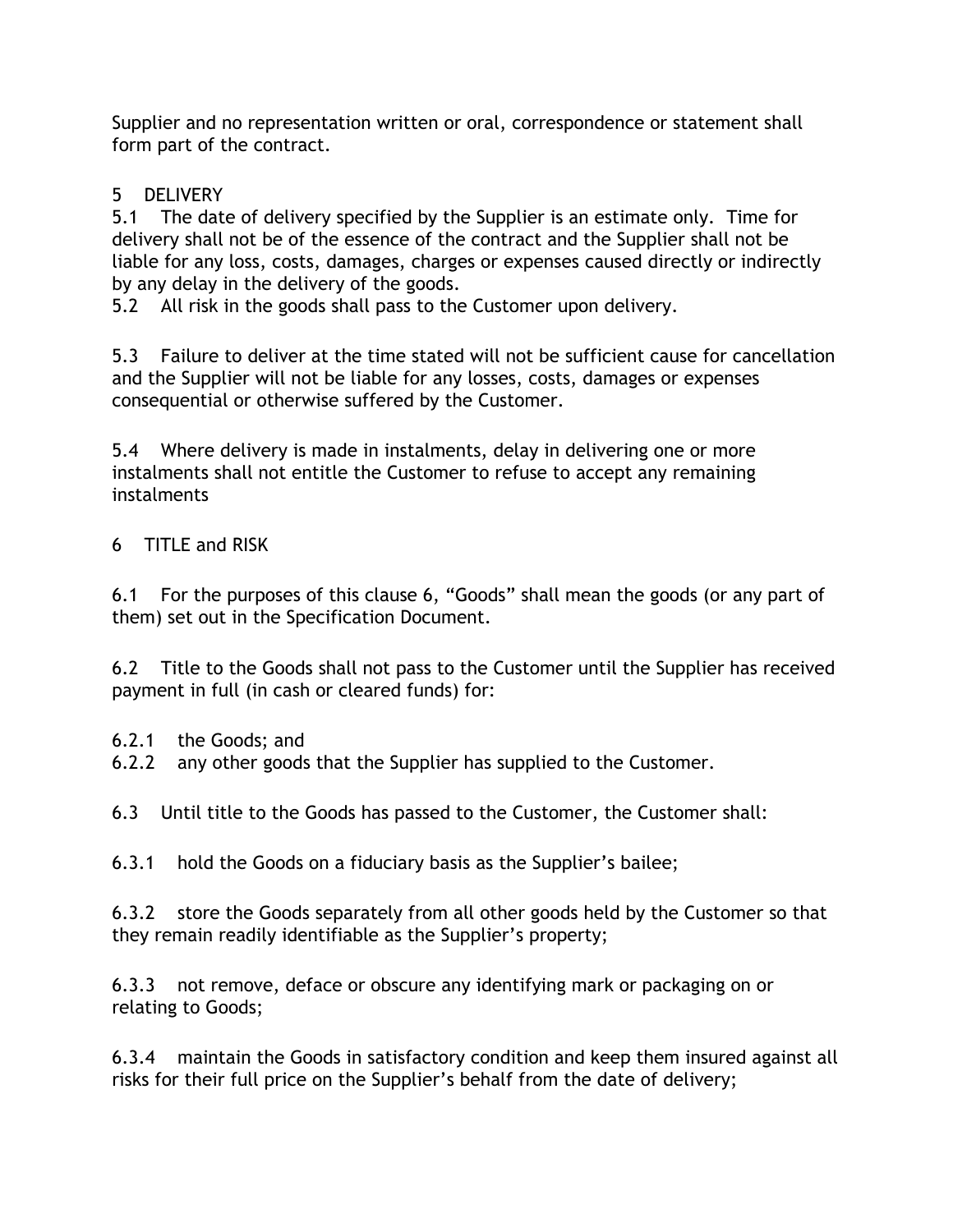6.3.5 notify the Supplier immediately if it becomes subject to any of the events listed in clause 12.3 to clause 12.5; and

6.3.6 give the Supplier such information relating to the Goods as the Supplier may require from time to time, but the Customer may resell or use the Goods in the ordinary course of its business.

6.4 If before title to the Goods passes to the Customer the Customer becomes subject to any of the events listed in clause 12.3 to clause 12.5, or the Supplier reasonably believes that any such event is about to happen and notifies the Customer accordingly, then, provided the Goods have not been resold, or irrevocably incorporated into another product, and without limiting any other right or remedy the Supplier may have, the Supplier may at any time require the Customer to deliver up the Goods and, if the Customer fails to do so promptly, enter any premises of the Customer or of any third party where the Goods are stored in order to recover them.

6.5 Risk in the goods shall pass to the Customer on delivery. Ownership of the goods shall remain with the Supplier until payment in full has been received.

7 CUSTOMER`S OBLIGATIONS

7.1 To enable the Supplier to perform its obligations under this Agreement the Customer shall:

7.1.1 co-operate with the Supplier;

7.1.2 provide the Supplier with any information reasonably required by the Supplier;

7.1.3 obtain all necessary permissions and consents which may be required before the commencement of the services or supply of goods.

7.1.4 comply with such other requirements as may be set out in the Specification Document or otherwise agreed between the parties.

7.2 The Customer shall be liable to compensate the Supplier for any expenses incurred by the Supplier as a result of the Customer's failure to comply with Clause 7.1.

7.3 As per clause 2.5. Orders once placed can only be cancelled with the written consent of the Supplier and then only on payment of recoverable compensation for all completed work, work in progress and related special materials, engineering, general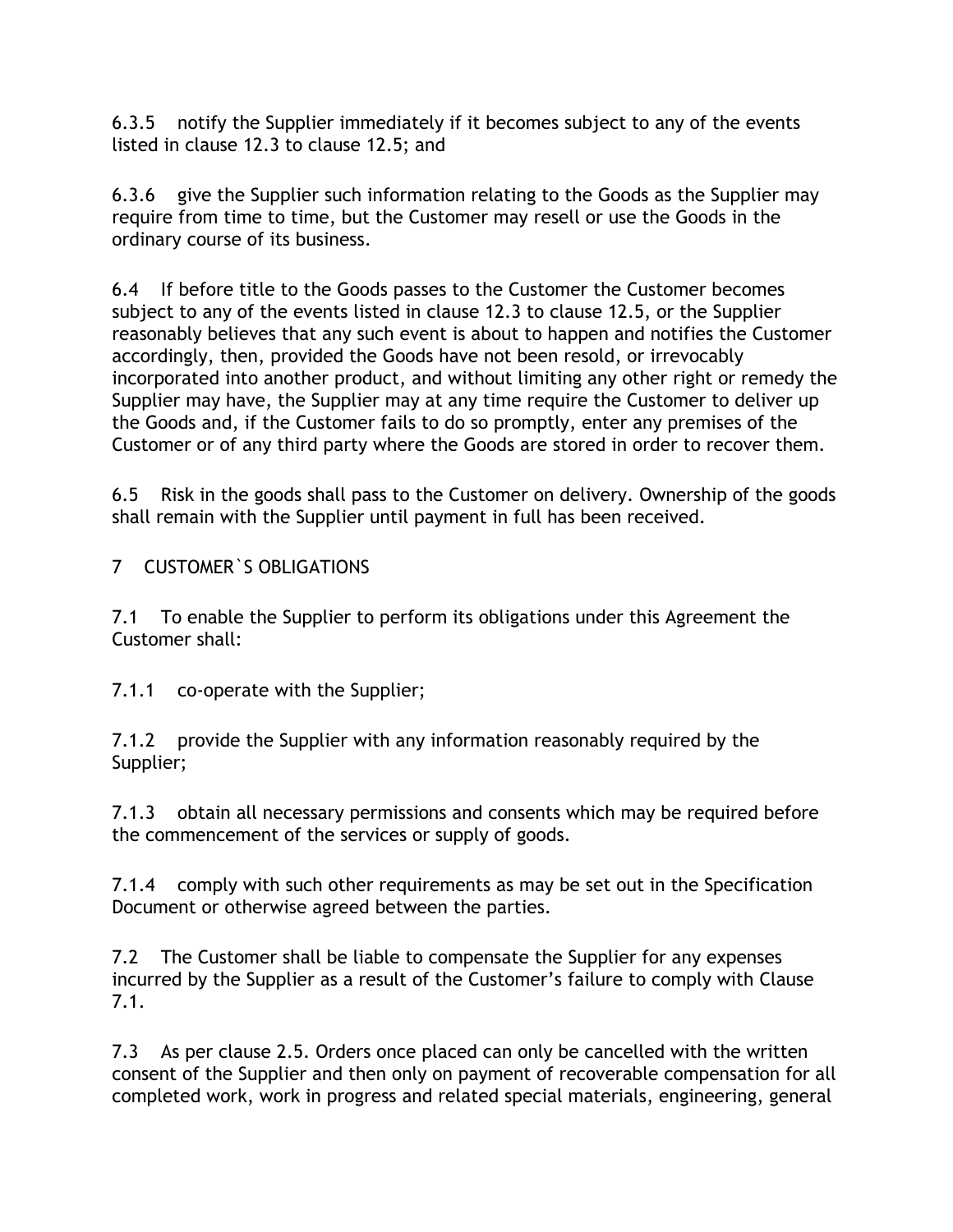and admin costs, subcontract or cancellation charges and normal profits. No product may be returned for credit or adjustment without prior written agreement. For the avoidance of doubt, the Customer's failure to comply with any obligations under Clause 7.1 shall be deemed to be a cancellation of the goods and services and subject to the payment of the damages set out in this Clause. Customer shall be required to pay to the Supplier as agreed damages and not as a penalty

7.4 In the event that the Customer or any third party, not being a sub-contractor of the Supplier, shall omit or commit anything which prevents or delays the Supplier from undertaking or complying with any of its obligations under this Agreement, then the Supplier shall notify the Customer as soon as possible and:

7.4.1 the Supplier shall have no liability in respect of any delay to the completion of any project;

7.4.2 if applicable, the timetable for the project will be modified accordingly;

7.4.3 the Supplier shall notify the Customer at the same time if it intends to make any claim for additional costs.

## 8 ALTERATIONS TO THE SPECIFICATION DOCUMENT

8.1 The parties may at any time mutually agree upon and execute new Specification Documents. Any alterations in the scope of goods and/or services to be provided under this Agreement shall be set out in the Specification Document, which shall reflect the changed goods and/or services and price and any other terms agreed between the parties.

8.2 The Customer may at any time request alterations to the Specification Document by notice in writing to the Supplier. On receipt of the request for alterations the Supplier shall, within 5 working days or such other period as may be agreed between the parties, advise the Customer by notice in writing of the effect of such alterations, if any, on the price and any other terms already agreed between the parties.

8.3 Where the Supplier gives written notice to the Customer agreeing to perform any alterations on terms different to those already agreed between the parties, the Customer shall, within 5 working days of receipt of such notice or such other period as may be agreed between the parties, advise the Supplier by notice in writing whether or not it wishes the alterations to proceed.

8.4 Where the Supplier gives written notice to the Customer agreeing to perform alterations on terms different to those already agreed between the parties, and the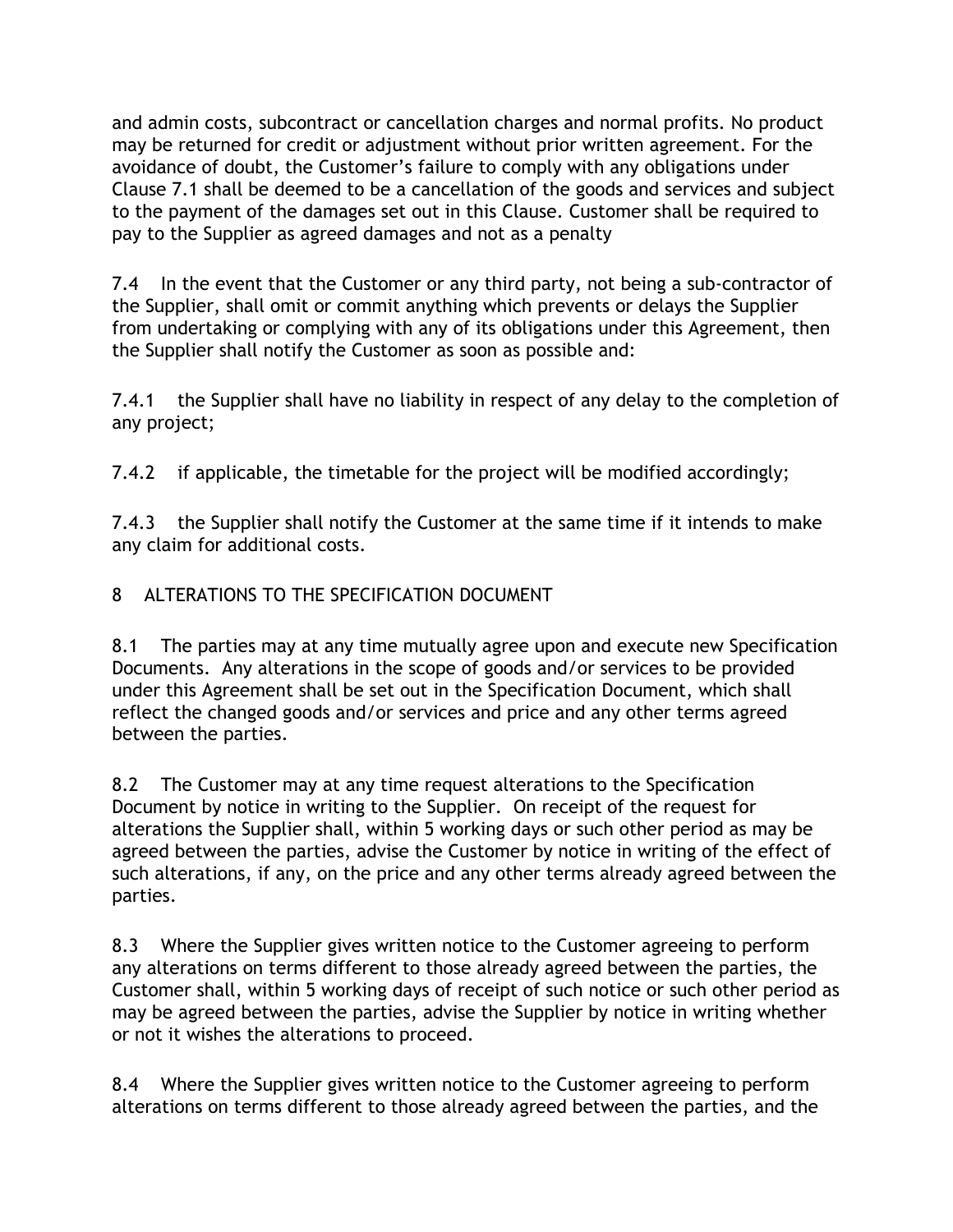Customer confirms in writing that it wishes the alterations to proceed on those terms, the Specification Document shall be amended to reflect such alterations and thereafter the Supplier shall perform this Agreement upon the basis of such amended terms.

## 9 WARRANTY

9.1 The Supplier warrants that as from the date of delivery for a period of 12 months the goods and all their component parts, where applicable, are free from any defects in design, workmanship, construction or materials.

9.2 The Supplier warrants that the services performed under this Agreement shall be performed using reasonable skill and care, and of a quality conforming to generally accepted industry standards and practices.

9.3 Except as expressly stated in this Agreement, all warranties whether express or implied, by operation of law or otherwise, are hereby excluded in relation to the goods and services to be provided by the Supplier.

# 10 INDEMNIFICATION

The Customer shall indemnify the Supplier against all claims, costs and expenses which the Supplier may incur and which arise, directly or indirectly, from the Customer's breach of any of its obligations under this Agreement, including any claims brought against the Supplier alleging that any goods and/or services provided by the Supplier in accordance with the Specification Document infringes a patent, copyright or trade secret or other similar right of a third party.

## 11 **LIMITATION OF LIABILITY**

11.1 Except in respect of death or personal injury due to negligence for which no limit applies, the entire liability of the Supplier to the Customer in respect of any claim whatsoever or breach of this Agreement, whether or not arising out of negligence, shall be limited to the price paid by the Customer to which the claim relates.

11.2 In no event shall the Supplier be liable to the Customer for any loss of business, loss of opportunity or loss of profits or for any other indirect or consequential loss or damage whatsoever. This shall apply even where such a loss was reasonably foreseeable, or the Supplier had been made aware of the possibility of the Customer incurring such a loss.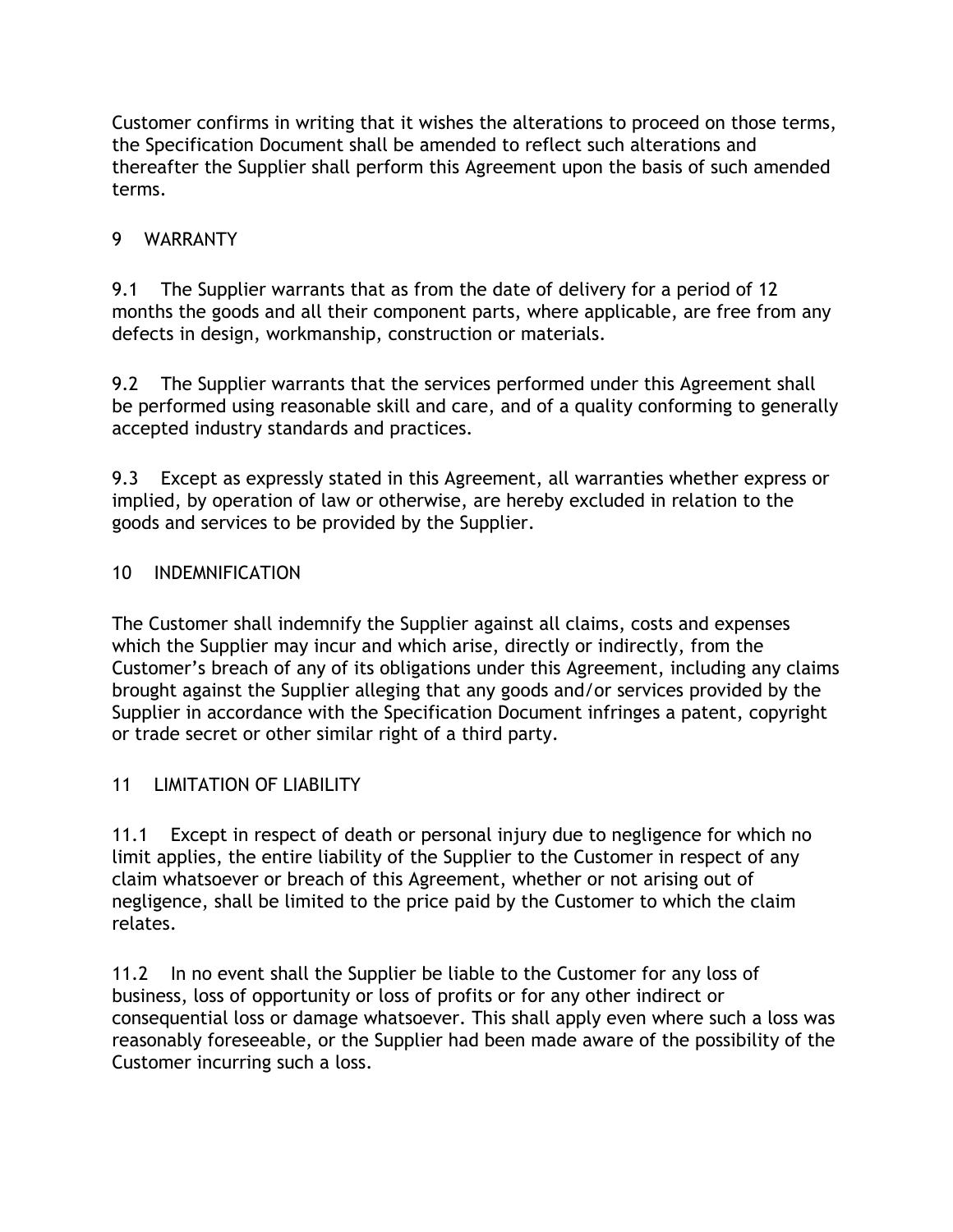11.3 Nothing in these Terms and Conditions shall exclude or limit the Supplier's liability for death or personal injury resulting from the Supplier's negligence or that of its employees, agents or sub-contractors.

#### 12 TERMINATION

Either party may terminate this Agreement forthwith by notice in writing to the other if:

12.1 the other party commits a material breach of this Agreement and, in the case of a breach capable of being remedied, fails to remedy it within 30 calendar days of being given written notice from the other party to do so;

12.2 the other party commits a material breach of this Agreement which cannot be remedied under any circumstances;

12.3 the other party passes a resolution for winding up (other than for the purpose of solvent amalgamation or reconstruction), or a court of competent jurisdiction makes an order to that effect;

12.4 the other party ceases to carry on its business or substantially the whole of its business; or

12.5 the other party is declared insolvent or convenes a meeting of or makes or proposes to make any arrangement or composition with its creditors; or a liquidator, receiver, administrative receiver, manager, trustee or similar officer is appointed over any of its assets.

#### 13 INTELLECTUAL PROPERTY RIGHTS

All Intellectual Property Rights produced from or arising as a result of the performance of this Agreement shall, so far as not already vested, become the absolute property of the Supplier, and the Customer shall do all that is reasonably necessary to ensure that such rights vest in the Supplier by the execution of appropriate instruments or the making of agreements with third parties.

#### 14 FORCE MAJEURE

Neither party shall be liable for any delay or failure to perform any of its obligations if the delay or failure results from events or circumstances outside its reasonable control, including but not limited to acts of God, strikes, lock outs, accidents, war, fire, the act or omission of government, highway authorities or any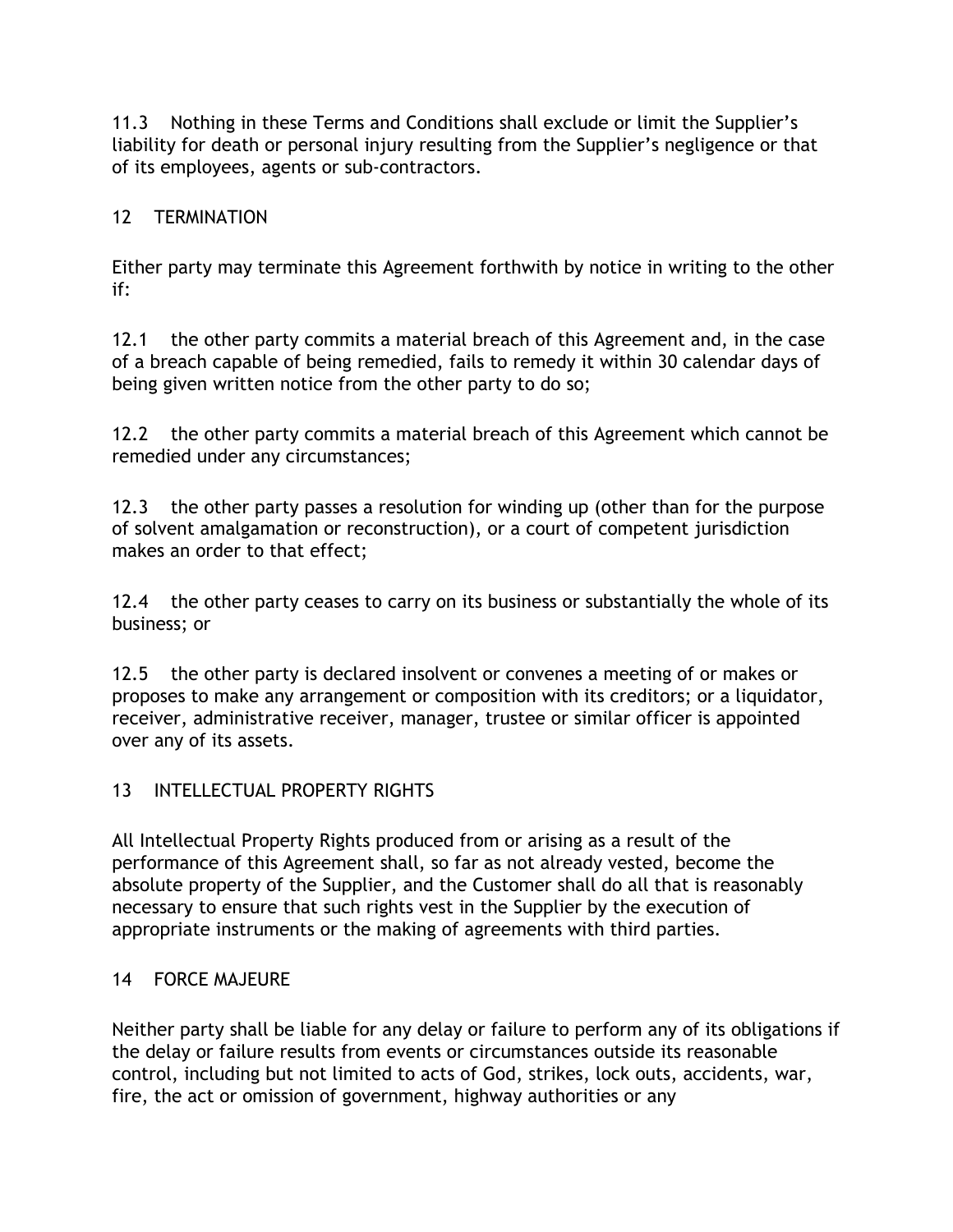telecommunications carrier, operator or administration or other competent authority, or the delay or failure in manufacture, production, or supply by third parties of equipment or services, and the party shall be entitled to a reasonable extension of its obligations after notifying the other party of the nature and extent of such events.

#### 15 INDEPENDENT CONTRACTORS

The Supplier and the Customer are contractors independent of each other, and neither has the authority to bind the other to any third party or act in any way as the representative of the other, unless otherwise expressly agreed to in writing by both parties. The Supplier may, in addition to its own employees, engage sub-contractors to provide all or part of the services being provided to the Customer and such engagement shall not relieve the Supplier of its obligations under this Agreement or any applicable Specification Document.

#### 16 ASSIGNMENT

The Customer shall not be entitled to assign its rights or obligations or delegate its duties under this Agreement without the prior written consent of the Supplier.

#### 17 SEVERABILITY

If any provision of this Agreement is held invalid, illegal or unenforceable for any reason by any Court of competent jurisdiction such provision shall be severed and the remainder of the provisions herein shall continue in full force and effect as if this Agreement had been agreed with the invalid illegal or unenforceable provision eliminated.

#### 18 WAIVER

The failure by either party to enforce at any time or for any period any one or more of the Terms and Conditions herein shall not be a waiver of them or of the right at any time subsequently to enforce all Terms and Conditions of this Agreement.

#### 19 NOTICES

Any notice to be given by either party to the other may be served by email, fax, personal service or by post to the address of the other party given in the Specification Document or such other address as such party may from time to time have communicated to the other in writing, and if sent by email shall unless the contrary is proved be deemed to be received on the day it was sent, if sent by fax shall be deemed to be served on receipt of an error free transmission report, if given by letter